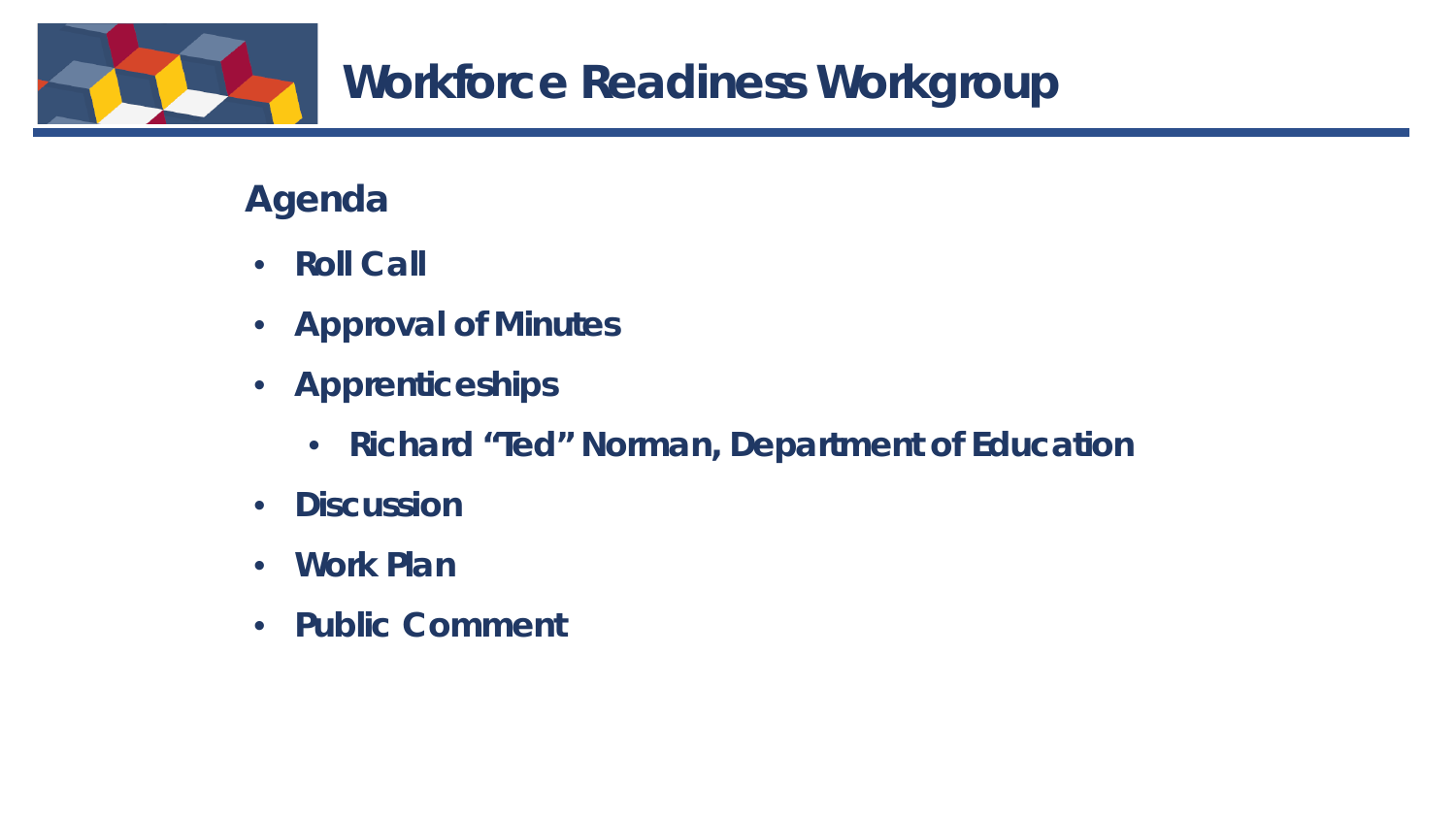

## **Deep Dive: Apprenticeships**

- National Structure of Apprenticeship
- Purpose of Apprenticeship
- Components of Registered Apprenticeship
- Purpose of Preapprenticeship
- Updates
	- Legislative
	- Educational
	- Program
	- Funding

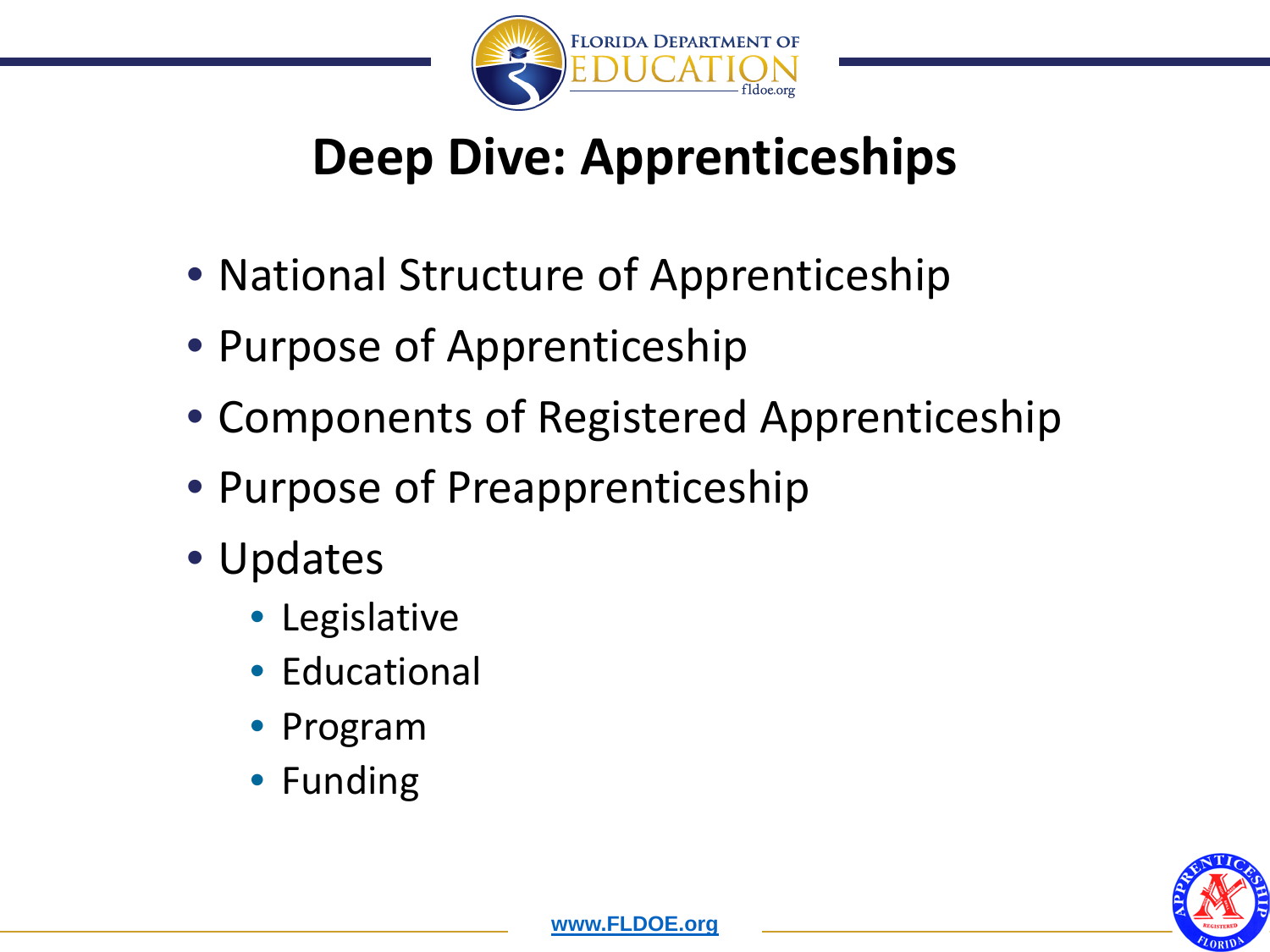

### **National Structure of Apprenticeship**

- **Office of Apprenticeship (OA States) –** State apprenticeship programs are run and managed by the USDOL. (ex. Georgia, South Carolina, Indiana)
- **State Apprenticeship Agency (SAA States) –** An agency of a State government that has responsibility and accountability for apprenticeship within the State recognized by the USDOL to register and oversee apprenticeship programs and agreements for Federal purposes. (ex. **Florida**, Washington, Kentucky)

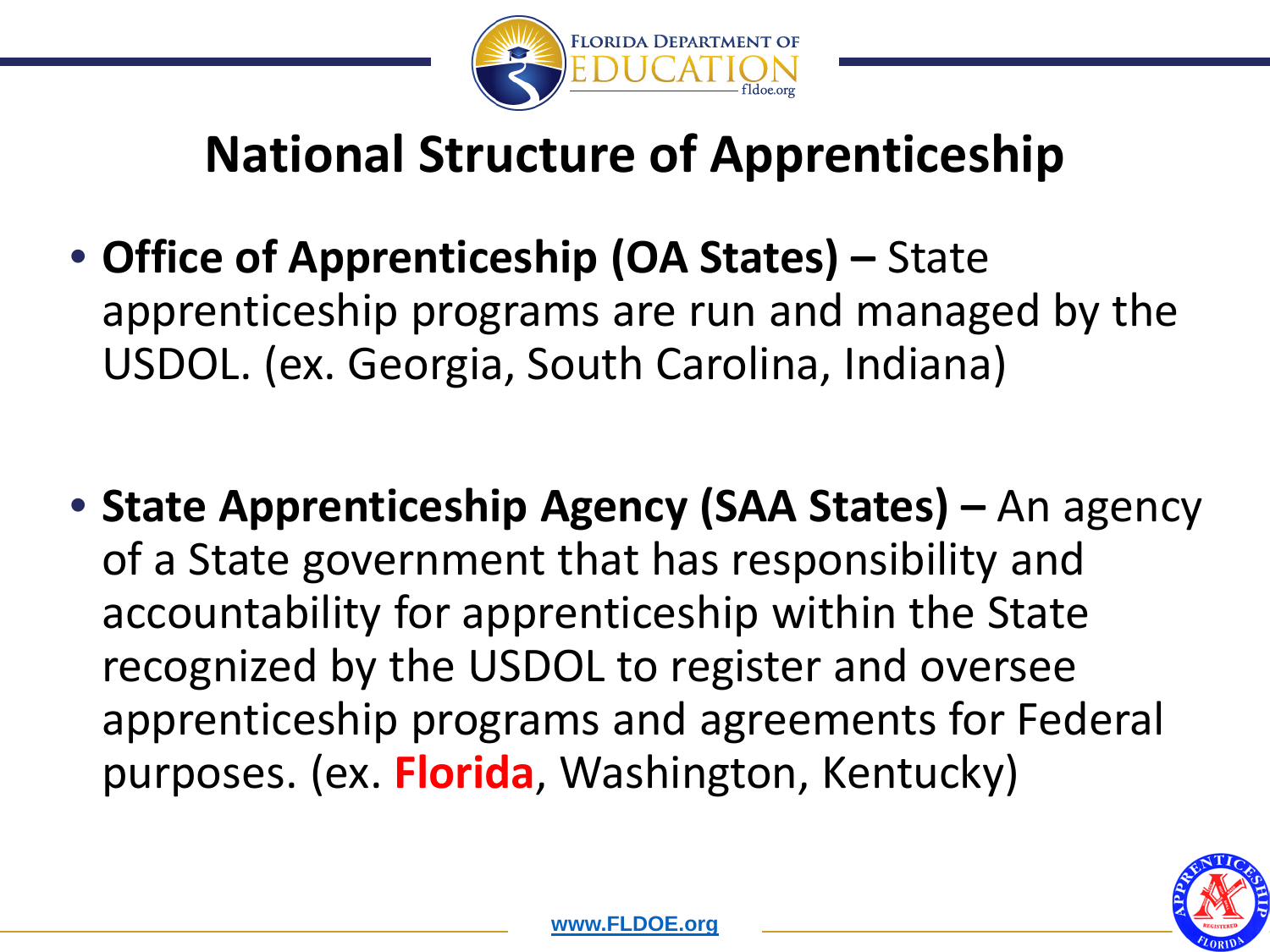

# **What is the Purpose of Apprenticeship?**

- To enable **employers** to develop and apply industry recognized standards to training programs with the intention of:
	- increasing productivity;
	- improving quality of the workforce;
	- retaining company knowledge; and
	- reducing turnover.
- **REMEMBER**: Registered Apprenticeship is an **employer-driven** process, not education or government.

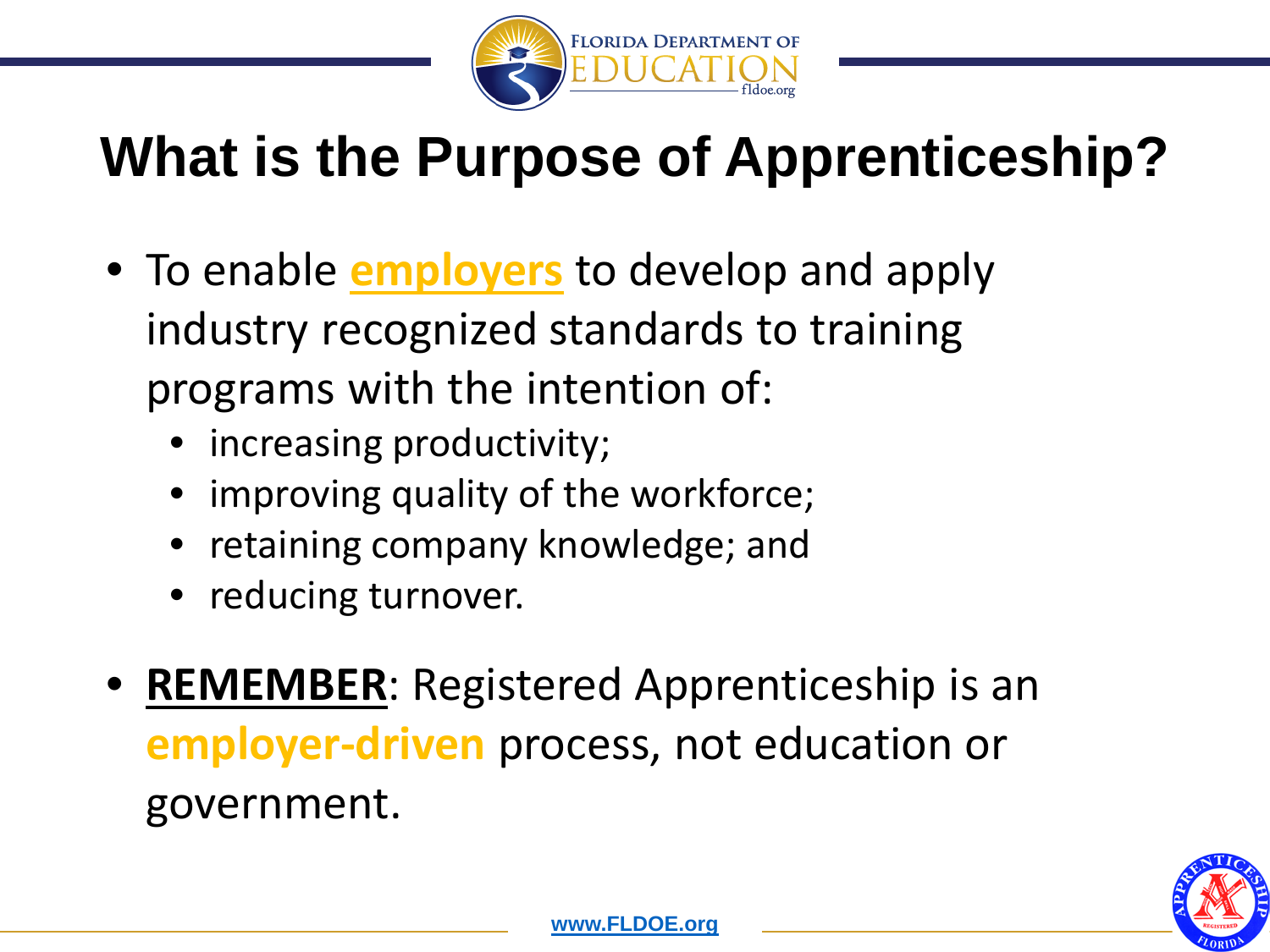

#### **Components of Registered Apprenticeship**



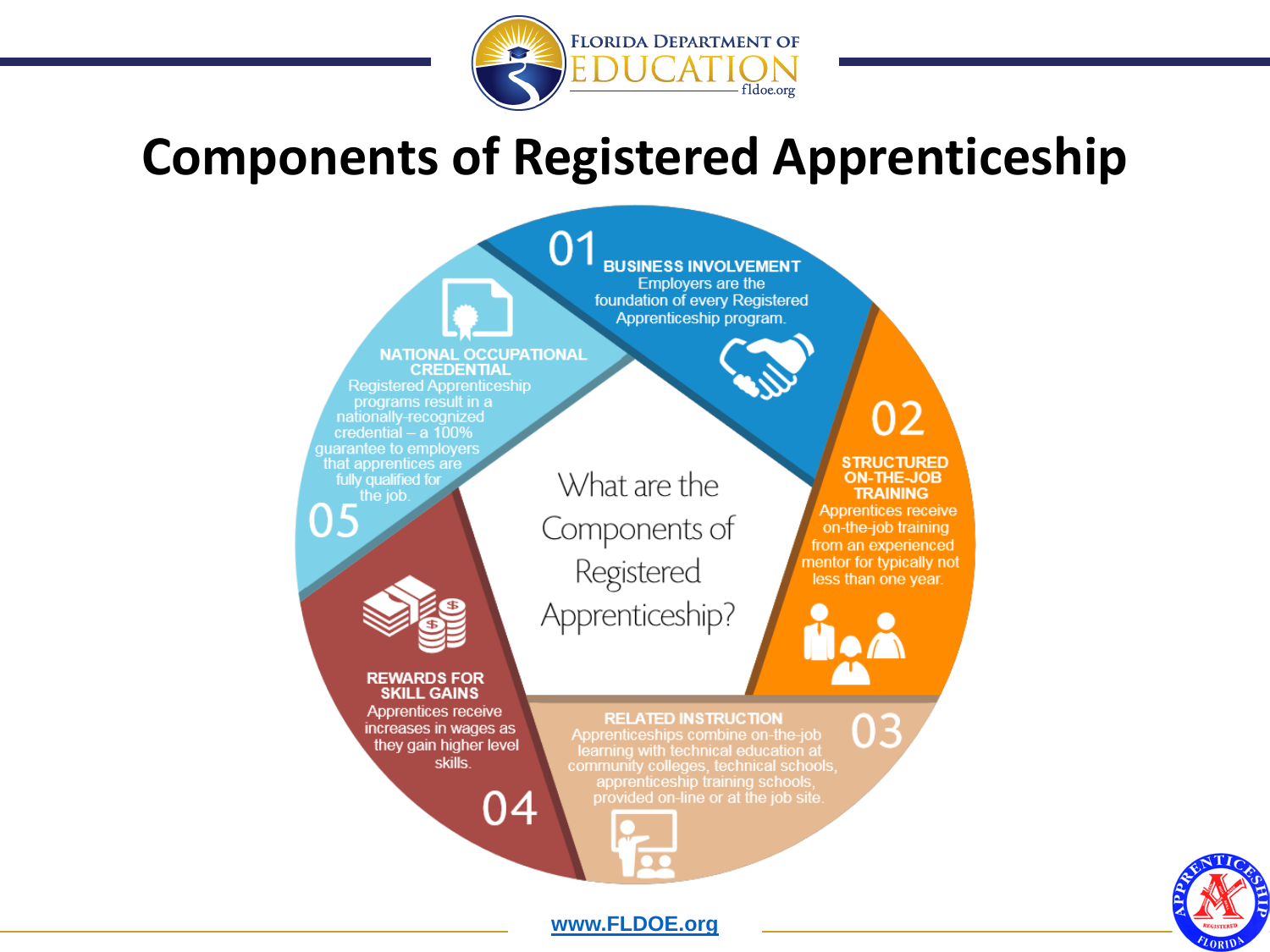

# **01 - Business Involvement - Sponsorship**

• Sponsors are responsible for the administration of all aspects of a Registered Apprenticeship program.

#### • **Who can sponsor**:

- a single employer,
- a trade association,
- a group of employers,
- local workforce board,
- an educational institution,
- community or faith-based organization,
- or other approved entity may choose to sponsor.

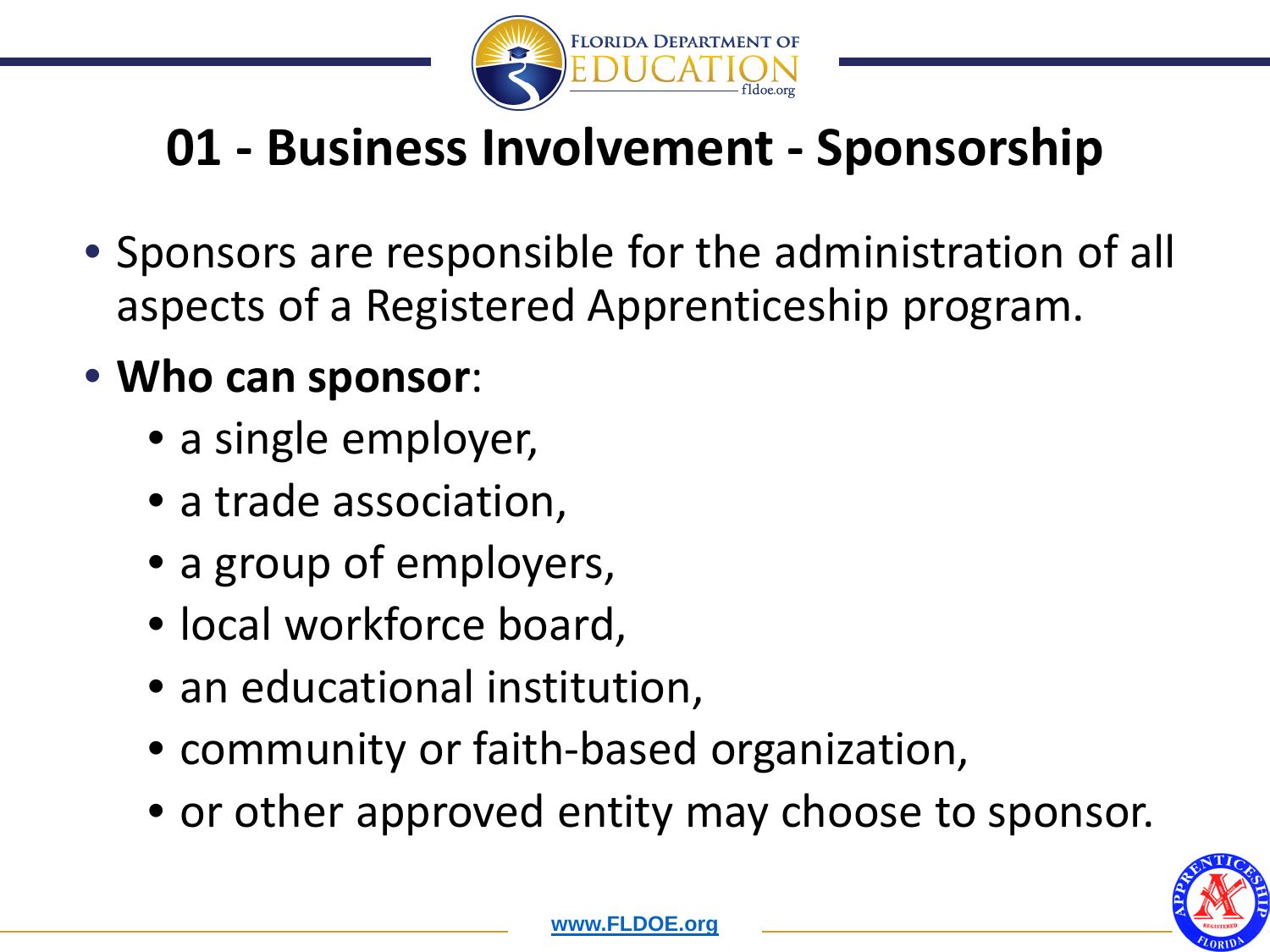

#### **02 – Structured On-The-Job Training**

\*\* The length of an apprenticeship program varies from one to five years depending on the occupation training requirements. Irrespective of the training model, all apprenticeship programs **MUST** be no less than 2,000 hours of OJT

- **Time-Based:** Apprentices complete a required number of hours in on-the-job training.
- **Competency-Based:** Apprentices progress at their own pace – they demonstrate competency in skills and knowledge through proficiency assessments.

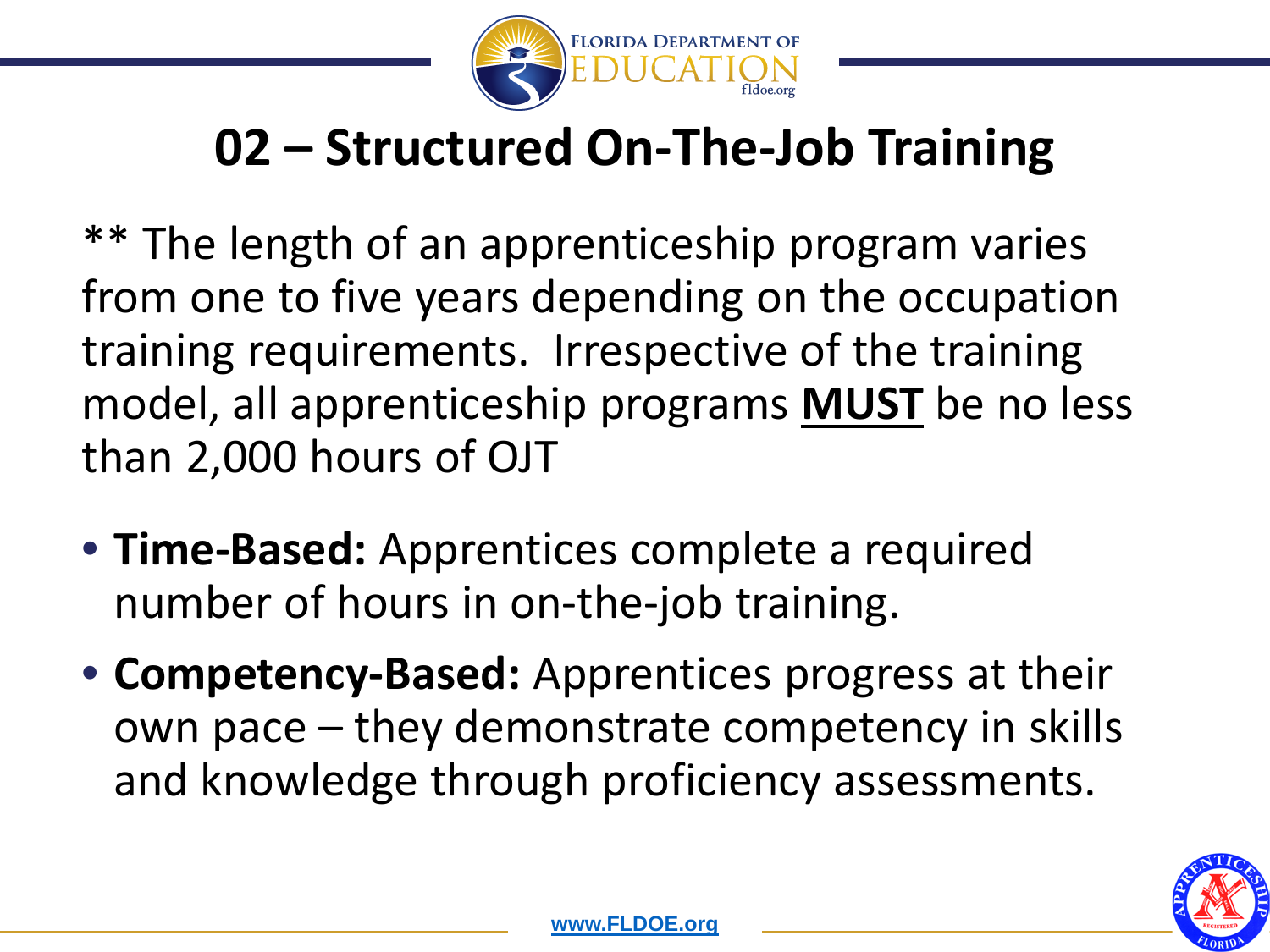

### **02 – Structured On-The-Job Training**

- **Hybrid-Based:** Using minimum and maximum range of hours, and the successful demonstration of identified and measured competencies.
- **\*\*Career Lattice:** The use of an interim credential to validate progression of an apprentice through a registered apprenticeship program within competency or hybrid based models ONLY. (industry certification, career certificate, company certificate)

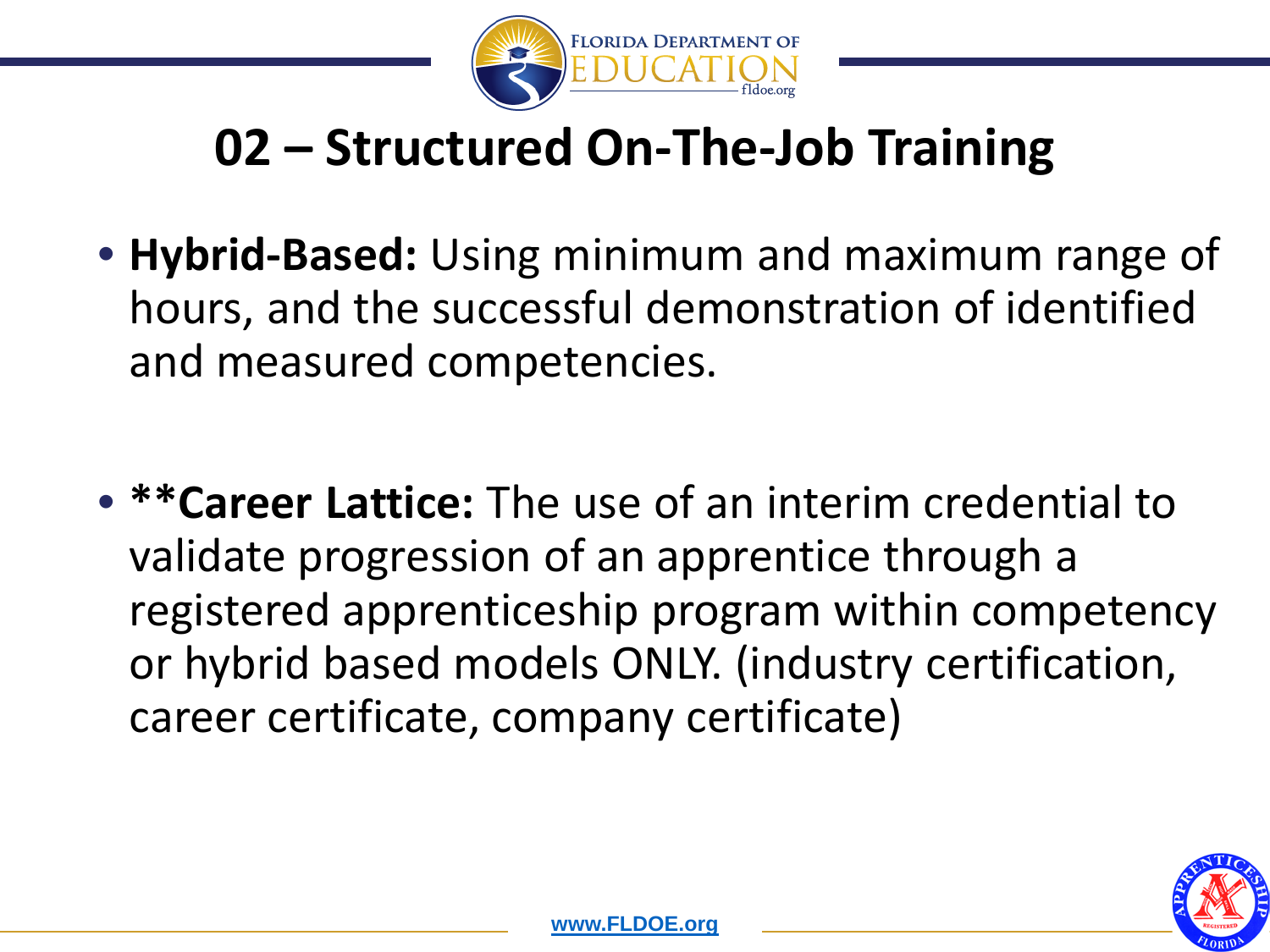

### **03 – Related Instruction**

- **Related Technical Instruction (RTI)** An organized and systematic form of instruction designed to provide the apprentice with knowledge of the theoretical subjects related to a specific trade or occupation. (Minimum of 144 hours per year recommended)
	- It can be spread out over the course of the apprenticeship, front-loaded, segmented, or articulated (prior experience credit).
	- It can be delivered by an educational institution, inhouse, on-line, correspondence, or any combination.
	- Apprentices can be enrolled in either Clock Hour or Credit Hour courses, when appropriate.

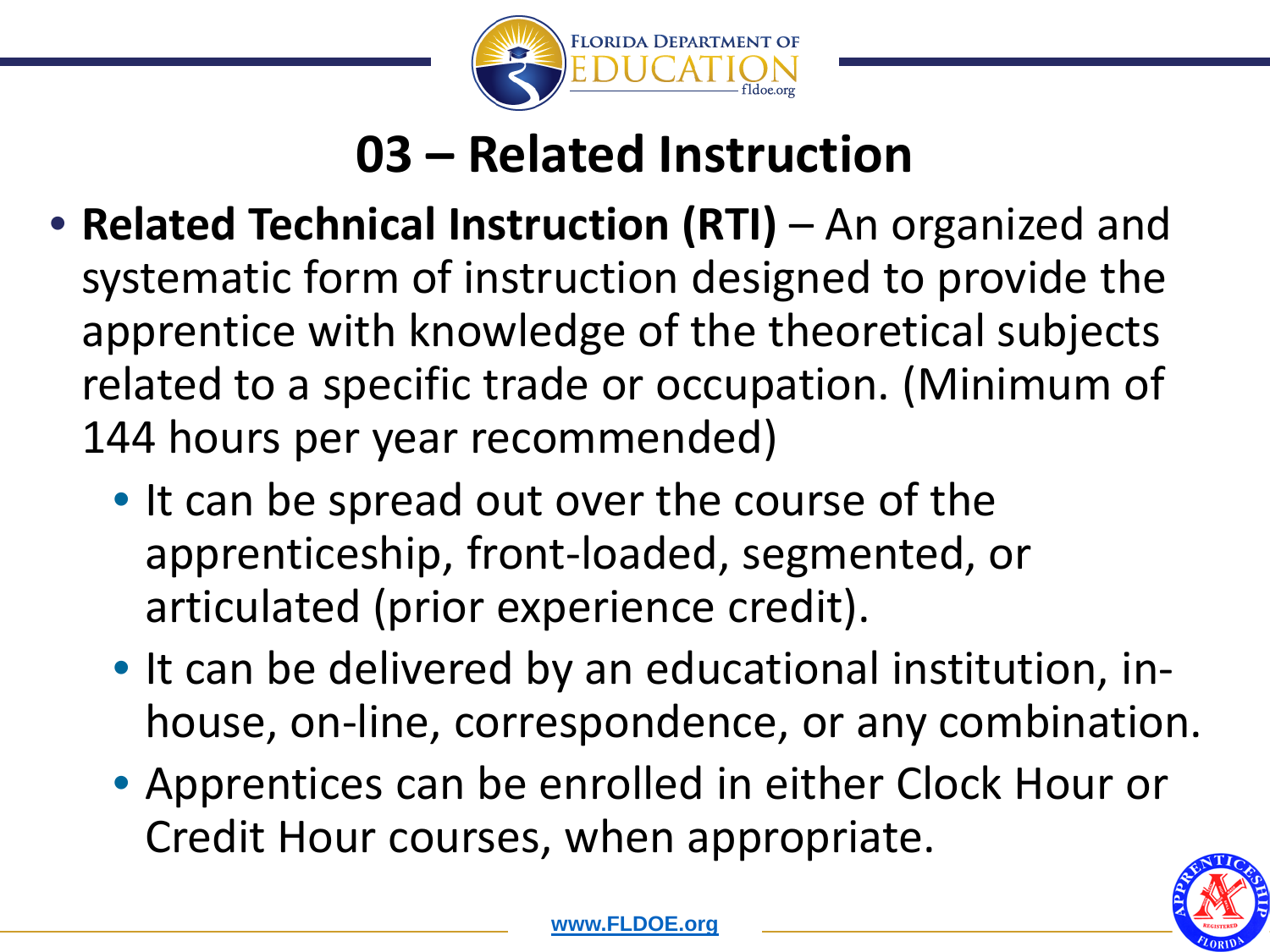

# **What is the Purpose of Preapprenticeship?**

- To prepare an individual, 16 years of age or older, to become an apprentice.
- Preapprenticeship programs **MUST** be sponsored by one or more Florida Registered Apprenticeship programs, and **MUST** be in the same apprenticeable occupation(s).
- Preapprenticeship programs run between 6 months and 2 years, depending on the training. (OJT is not required)
- Preapprentices receive the same consideration as Veterans in the selection process.

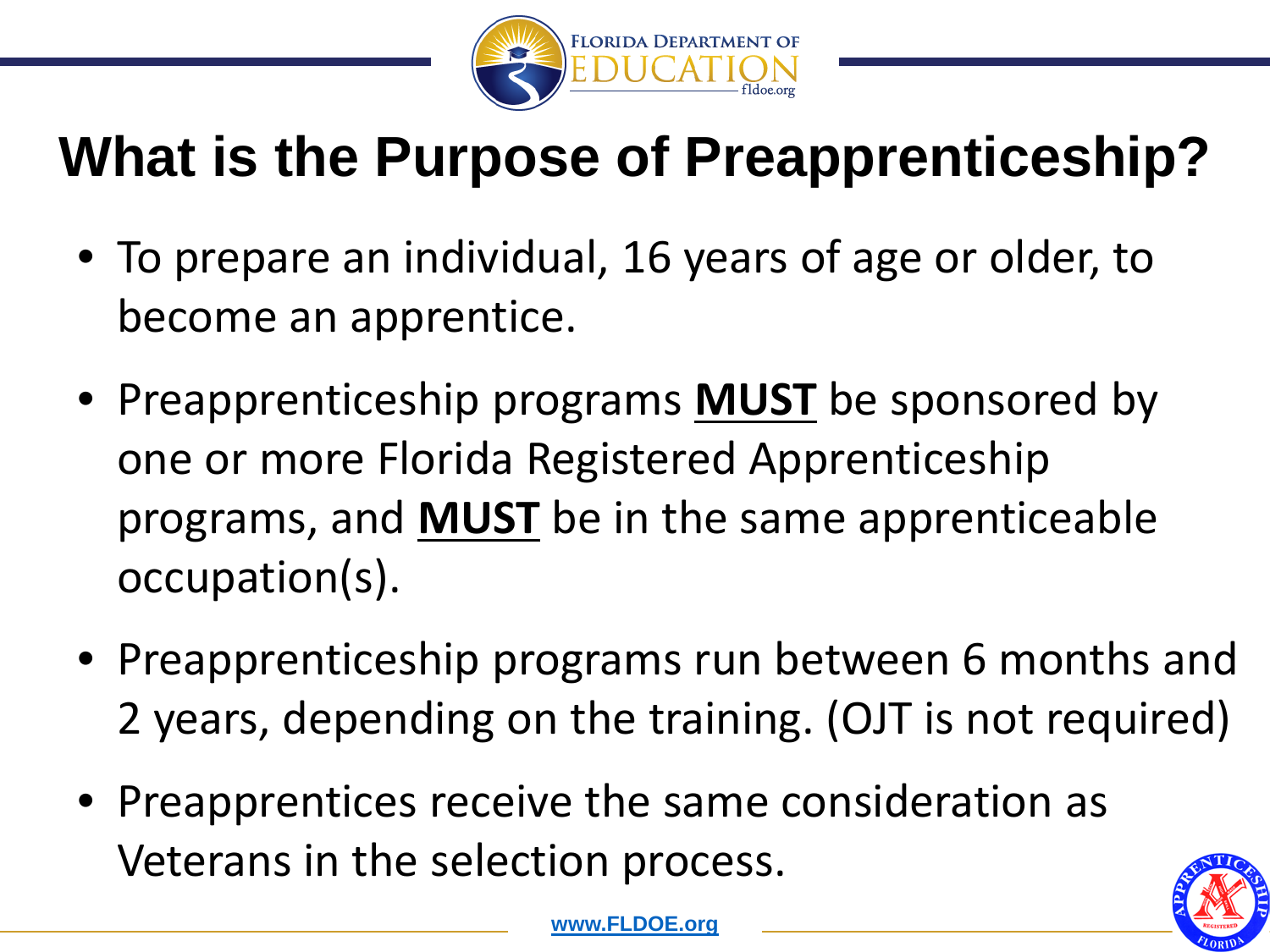

# **Legislative Updates**

#### • **HB7071**

- Annual report on apprenticeship and preapprenticeship.
- Providing assistance to stakeholders in notifying students, parents, and the community of the availability of apprenticeship and preapprenticeship opportunities.
- Removal of the restriction of apprenticeable occupations in the fields of sales, retail, management and distribution, as well as professional and scientific occupations.
- Dedicated state funds for new and expanded apprenticeship opportunities (\$10 million in the GAA)

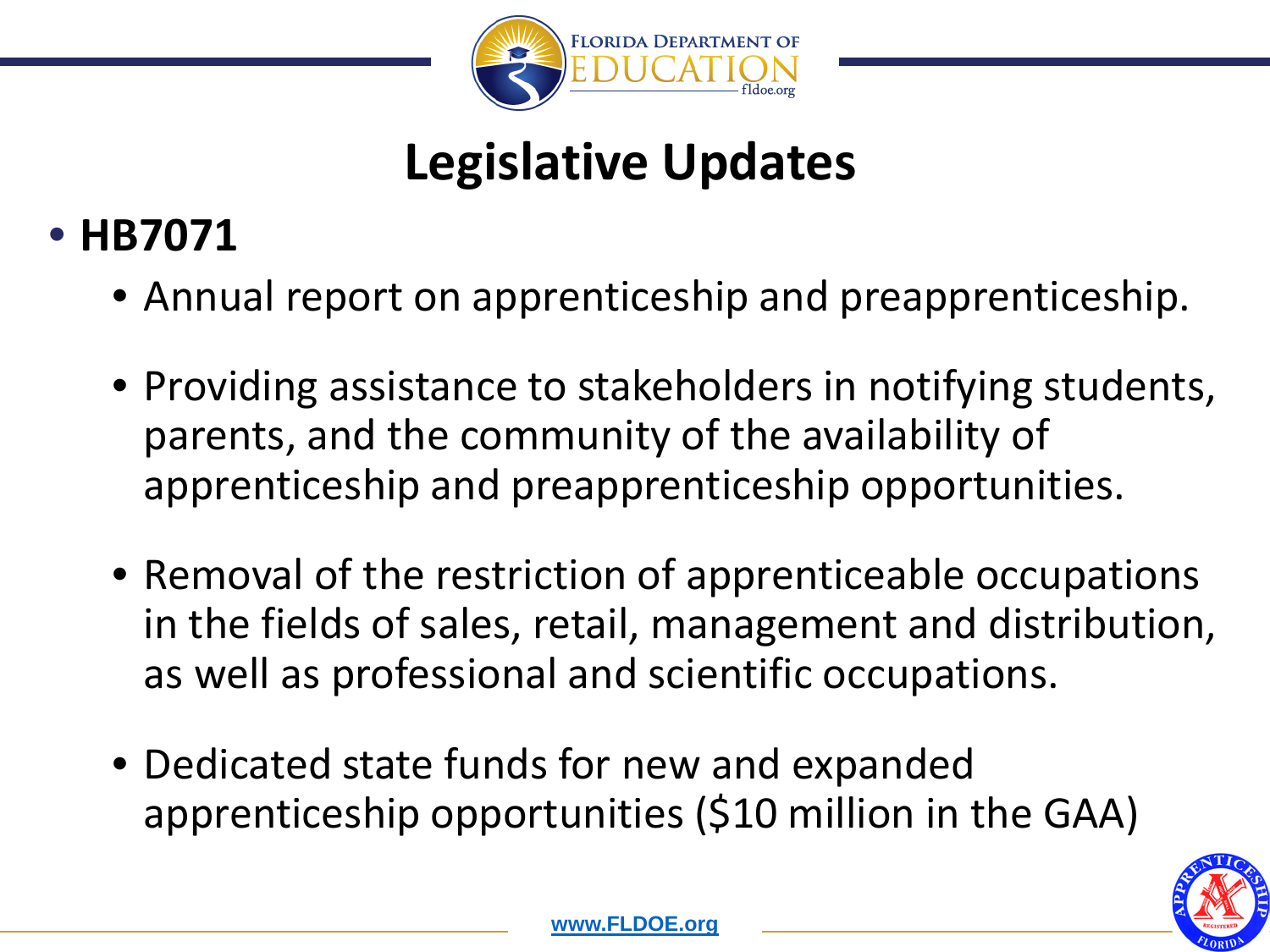

#### **Educational Updates**

- **Clock Hour – Credit Hour**
	- National Association of State and Territorial Apprenticeship Directors (NASTAD) – recognized the US Department of Education Credit Hour to Clock Hour conversion chart.
		- Allows for the use of Credit Hour courses in lieu of Clock Hour courses.

#### • **Florida DOE – Under-graduate level courses**

• Department lifted the restriction that apprentices had to only be enrolled in "less-than-college" level courses. Apprentices can now be enrolled in under-graduate level courses.

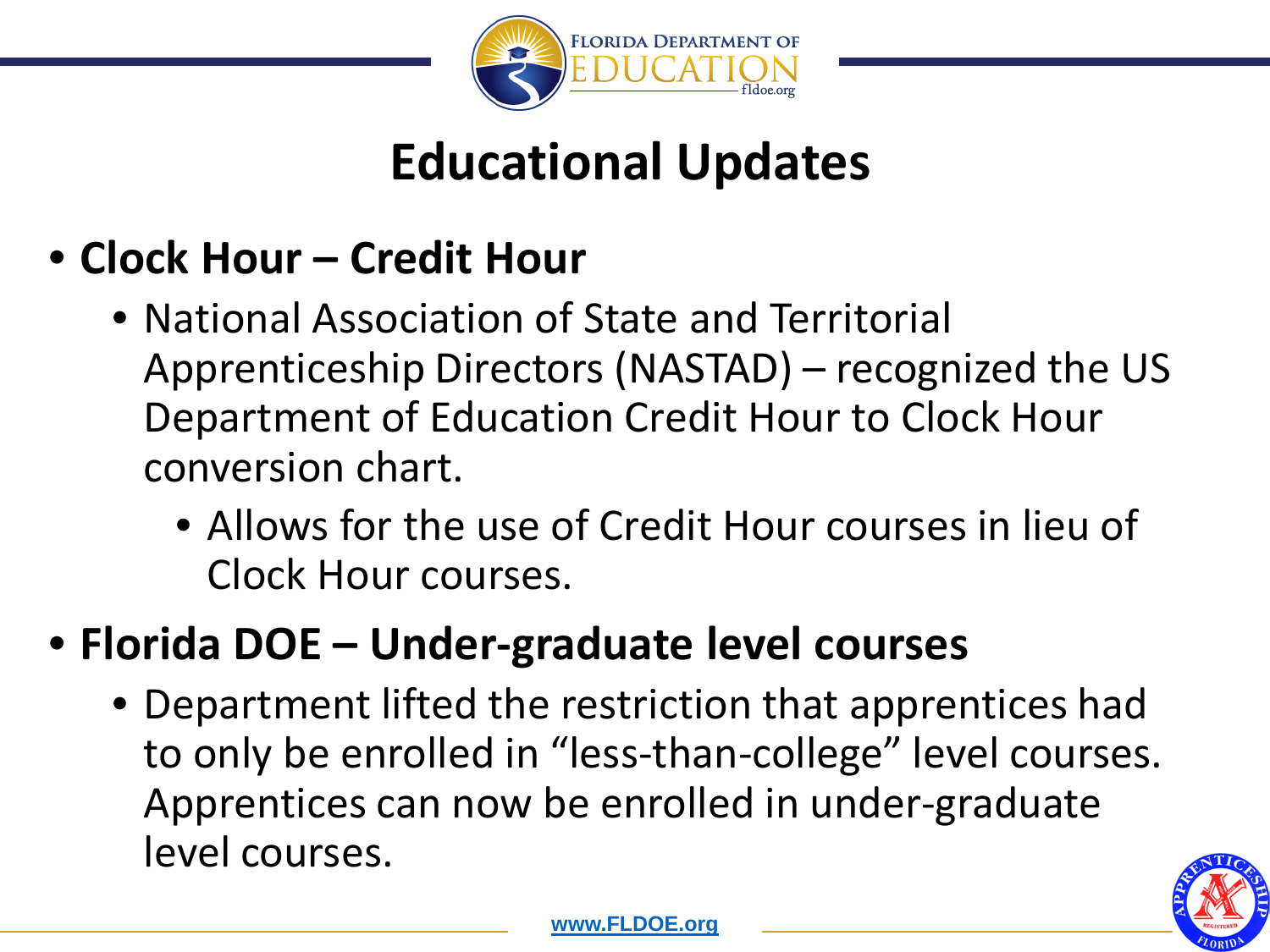

#### **Program Updates**

- Continuous Improvement Kaizen
	- Revising paperwork flow processes has reduced turnaround times to customer, and reduced the average time to register new programs down to  $10 - 20$  days from  $7 - 12$ months.
- New travel policy has reduced response times to customers and reduced paperwork for ATR's.
- Implemented GoToMeeting to allow for remote conferencing.